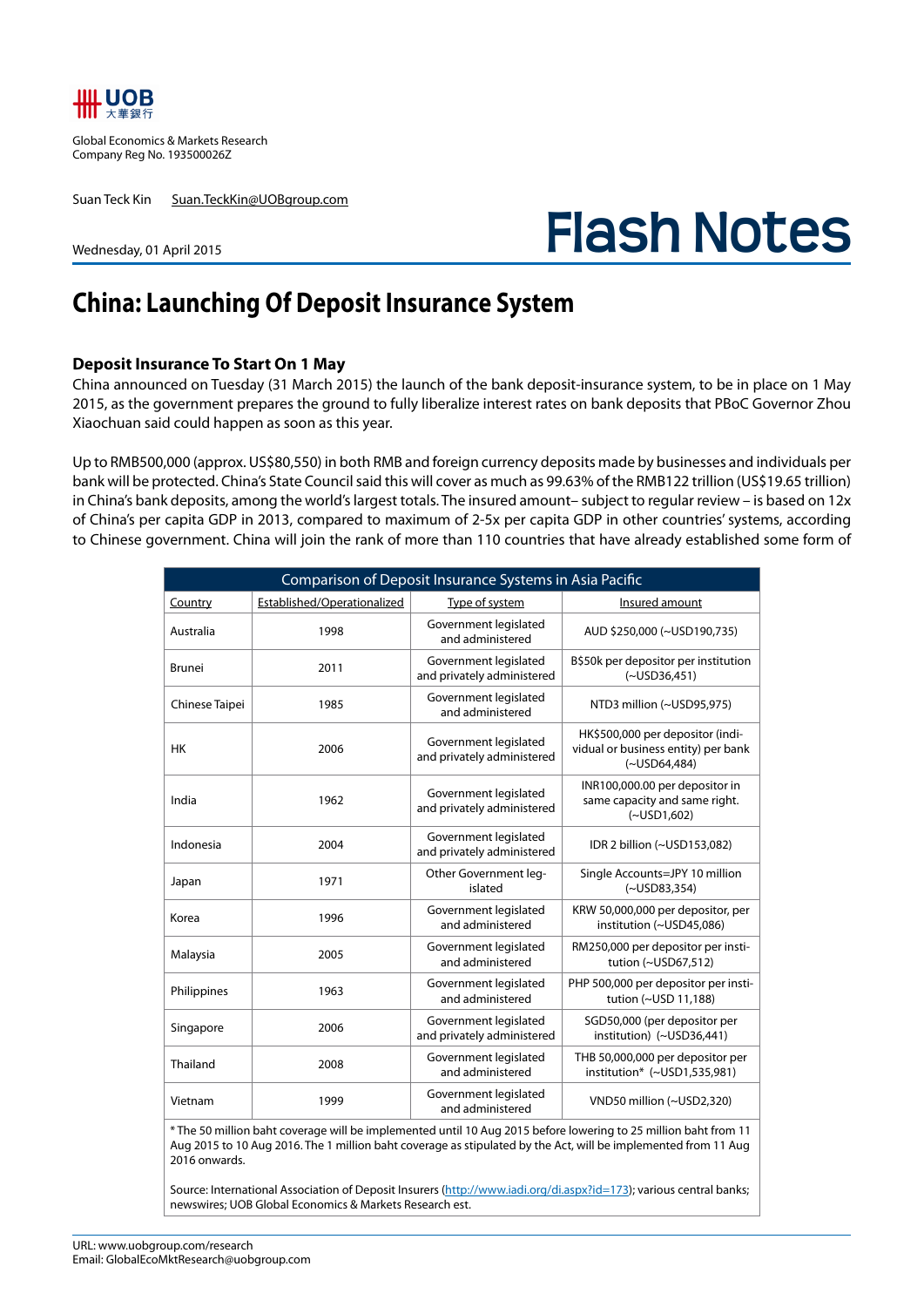deposit insurance system. The insurance will be provided by a fund run by the PBoC, though no details on the amount of premiums that will be paid by banks.

For comparison, the table on the first page shows that China's insured deposit amount of US\$80,500 equivalent is among the largest in Asia Pacific. Interestingly, New Zealand does not have a deposit insurance system. RBNZ said in 2013 the lack of such arrangement is mainly due to the problem of "moral hazard", and it has other toolkit to deal with bank failures despite the absence of deposit insurance. "Moral hazard" is one key issue that the Chinese policymakers may need to monitor closely and offset with other policy measures just as it puts the deposit insurance system to work.

### **Interest Rate Liberalization And More**

Nevertheless, China's bank deposit insurance system will go in some way to remove the ambiguous and uncertain concept of "implicit guarantee" of the banking system, towards one that is clearer and more explicit, and driven by market forces. As such, the insurance system will help to prevent and resolve financial risks in a timely and more transparent manner. The removal of implicit guarantee will also further reduce the delusion of any government bailout and "too big to fail", and that means that sporadic failures of banks could be the "new normal".

The deposit insurance system also will help to incentivize spreading of deposits among banks, thus diluting the dominance of large state owned banks, and allowing more space for smaller institutions to thrive, which is a healthy development. The reduction in "concentration risk" and increase in competition among banks will level the playing field and improve the resilience of the banking system.

One key reason for establishing a deposit insurance system is China's aim of opening of its capital account, full convertibility of the RMB and inclusion into IMF's Special Drawing Rights (SDR) basket as soon as late 2015 (during IMF's twice-in-a-decade review). With these developments and aims, it is necessarily to establish a resilient financial system (including banking sector, equity, debt, and other markets) that could withstand the movements of financial capital flows, which will see deposit insurance playing a critical role just like in other countries.

It should be noted that about 85% of China's capital account is already convertible, though still subject to restrictions e.g. RQDII and RQFII quotas, equity market that is only via the Shanghai-HK connect route, and less or little restrictions on FDI and ODI. Currently the 15% that is not convertible includes capital market and money market instruments, derivatives, and individuals' conduct of investments. Those last bit of restrictions (15%) are the most crucial for capital flows, and China will need to overcome the bulk of the remainder, even with some limits imposed, to even have a normal type of open capital account regime, and the insurance system will help in some way to cushion the volatility of capital flows when more restrictions are lifted.

### **Forecasts Remain Intact**

Taking everything into account, the implementation of China's deposit insurance system is well within our expectation in terms of timing, as we had mentioned before (see for example UOB 2Q15 Quarterly Global Outlook issued on 20 March 2015).

This should pave the way for PBoC to lift the ceiling on deposit interest rates, which is currently limited to maximum of 1.3x of the benchmark interest rate. This is an important policy decision as it will mean that the "true" interest rate pricing will be largely driven by market forces and reflecting market reality, from one that was generally dictated by the central bank.

As we mentioned in previously, interest rate liberalization is indeed getting near. Barring any unforeseen circumstances, we continue to expect China to lift the cap on deposit interest rates in PBoC's next 1-2 interest rate cuts. We are still of the view that PBoC will reduce interest rates sometime in 2Q15 (see table below), and lift the deposit ceiling to 1.4x, and subsequently follow with the total lifting of the deposit rate cap.

| China: Interest Rate and RRR Forecasts                    |       |       |       |       |       |  |  |
|-----------------------------------------------------------|-------|-------|-------|-------|-------|--|--|
| $\%$                                                      | 1Q15F | 2Q15F | 3Q15F | 4Q15F | 1Q16F |  |  |
| 1-year Best Lending Rate                                  | 5.35  | 5.10  | 5.10  | 5.10  | 5.10  |  |  |
| 1-year Deposit Rate                                       | 2.50  | 2.25  | 2.25  | 2.25  | 2.25  |  |  |
| Reserve Requirement Ratio                                 | 19.50 | 19.00 | 19.00 | 19.00 | 19.00 |  |  |
| Source: UOB Global Economics & Markets Research Estimates |       |       |       |       |       |  |  |